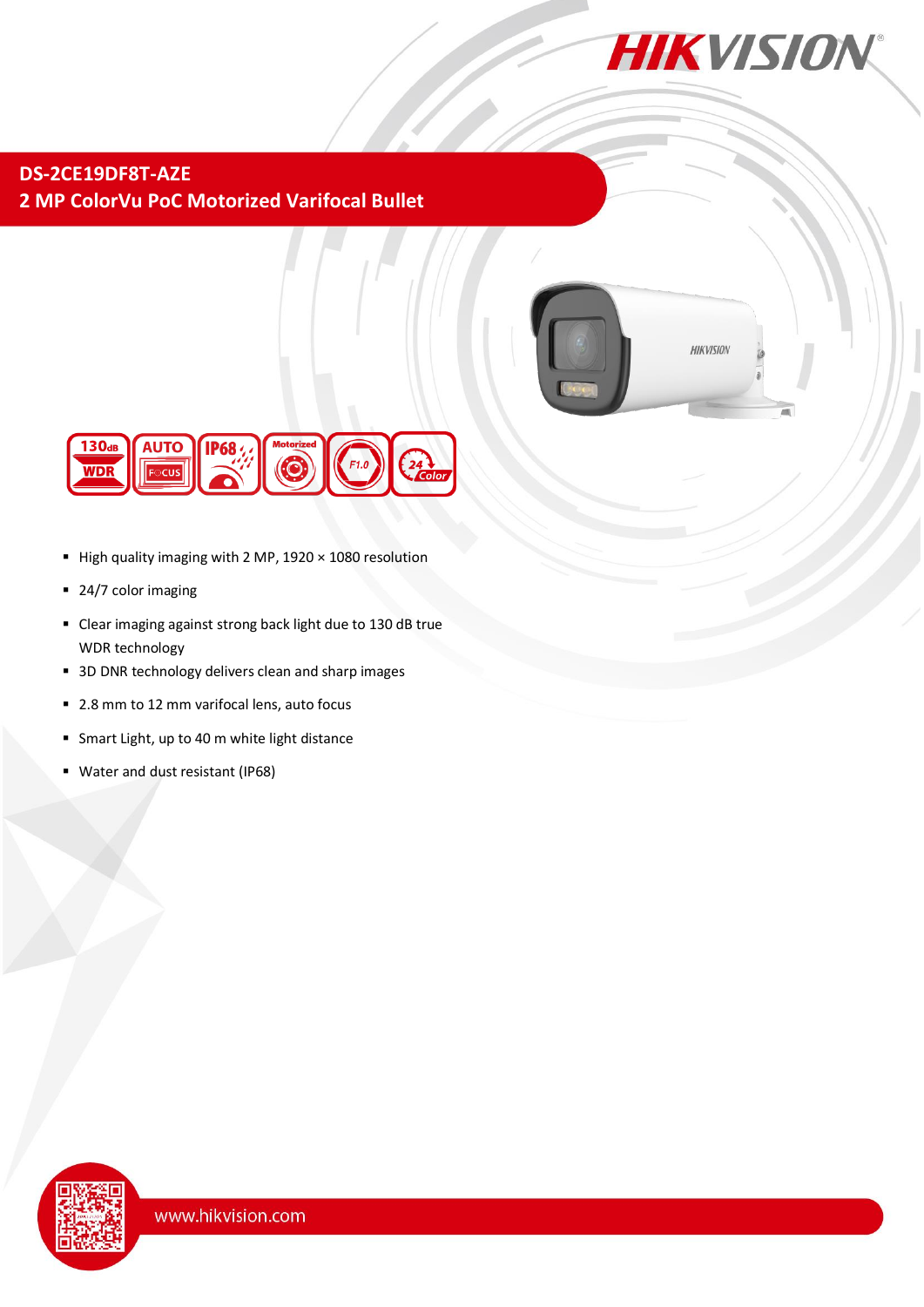

# **Specification**

| <b>Specification</b>            |                                                                                           |  |
|---------------------------------|-------------------------------------------------------------------------------------------|--|
| Image Sensor                    | 1/1.8" 2 MP CMOS                                                                          |  |
| Signal System                   | PAL/NTSC                                                                                  |  |
| Resolution                      | 1920 (H) × 1080 (V)                                                                       |  |
| <b>Frame Rate</b>               | TVI: 1080p @ 25 fps/30 fps                                                                |  |
| Min. Illumination               | 0.0003 Lux @ (F1.0, AGC ON), 0 Lux with white Light                                       |  |
| <b>Shutter Time</b>             | PAL: 1/25 s to 1/50,000 s; NTSC: 1/30 s to 1/50,000 s                                     |  |
| Lens                            | 2.8 mm to 12 mm motorized, auto focus                                                     |  |
| Field of View                   | horizontal FOV: 92.3° to 34.2°, vertical FOV: 48.4° to 19°, diagonal FOV: 112.2° to 39.2° |  |
| Lens Mount                      | $\Phi$ 24                                                                                 |  |
| Day & Night                     | Color                                                                                     |  |
| <b>WDR</b> (Wide Dynamic Range) | $\geq$ 130 dB                                                                             |  |
| Angle Adjustment                | Pan:0° to 360°, Tilt: 0° to 90°, Rotation: 0° to 360°                                     |  |
| <b>Menu</b>                     |                                                                                           |  |
| White Light                     | Auto/Off                                                                                  |  |
| Image Mode                      | STD/HIGH-SAT/HIGHLIGHT                                                                    |  |
| <b>AGC</b>                      | Yes                                                                                       |  |
| White Balance                   | Auto/Manual                                                                               |  |
| AE (Auto Exposure) Mode         | WDR, BLC, HLC, Global, HLS                                                                |  |
| Privacy Mask                    | 4 programmable privacy masks                                                              |  |
| <b>Motion Detection</b>         | 4 programmable motion areas                                                               |  |
| Noise Reduction                 | 3D DNR/2D DNR                                                                             |  |
| Language                        | English                                                                                   |  |
| Function                        | Brightness, Mirror, Sharpness, Anti-Banding, Smart Light                                  |  |
| <b>Interface</b>                |                                                                                           |  |
| Video Output                    | 1 HD analog output                                                                        |  |
| General                         |                                                                                           |  |
| <b>Operating Conditions</b>     | -40°C to 60°C (-40°F to140°F), Humidity: 90% or less (non-condensing)                     |  |
| Power Supply                    | 12 VDC/24 VAC±20%/PoC.at                                                                  |  |
| Consumption                     | Max: 12.2 W                                                                               |  |
| <b>Protection Level</b>         | <b>IP68</b>                                                                               |  |
| Material                        | Metal                                                                                     |  |
| White Light Range               | Up to 40 m                                                                                |  |
| Communication                   | <b>HIKVISION-C</b>                                                                        |  |
| Dimension                       | 89.5 mm × 85.6 mm × 237.1 mm (3.52" × 3.37" × 9.33")                                      |  |
| Weight                          | Approx. 1020 g (2.25 lb.)                                                                 |  |

### **Dimension**